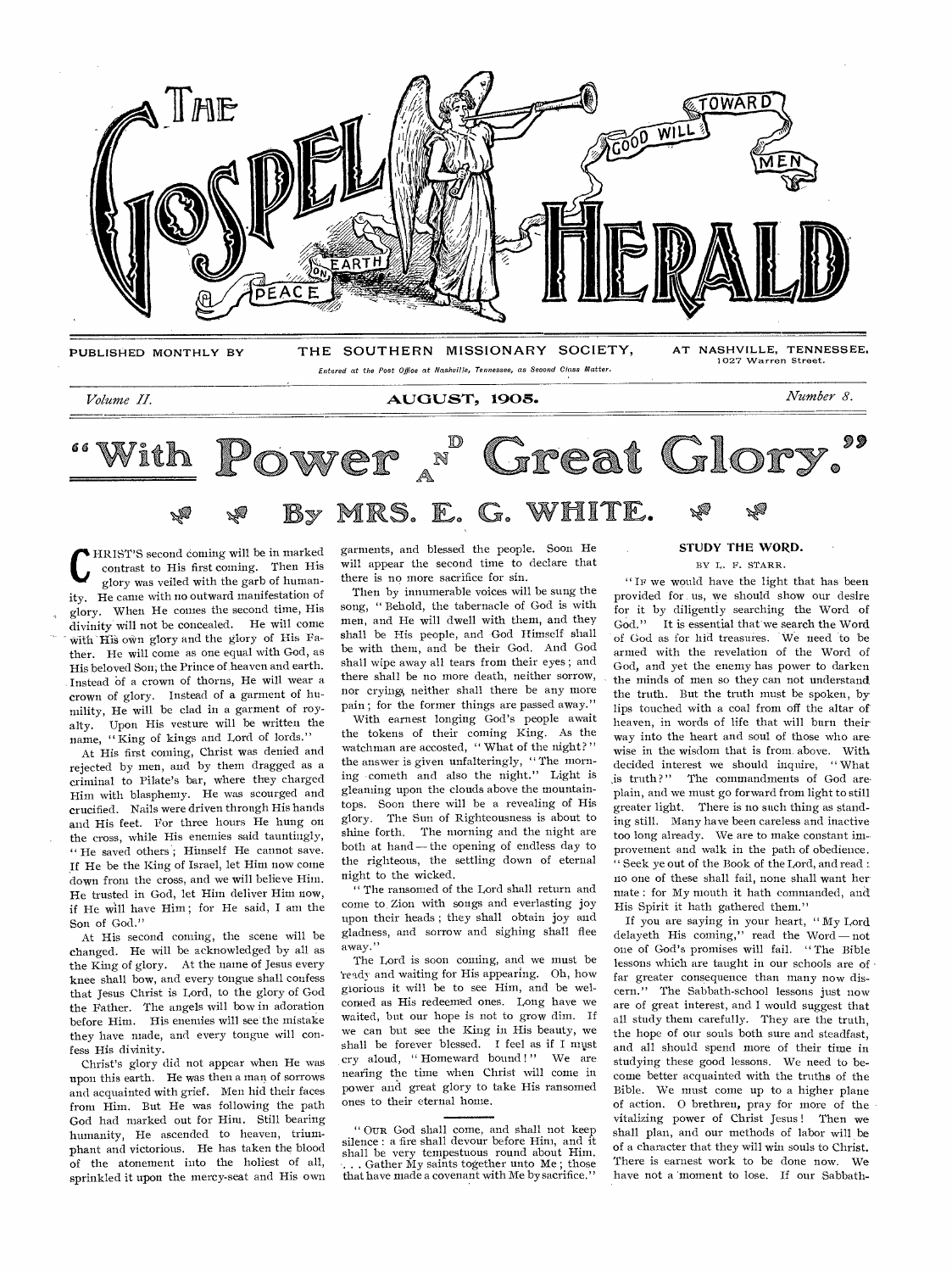school officers and teachers realized the responsibility that rests upon them, they would never rest until every child in their classes was brought to a saving knowledge of Christ.

> WORKMAN of God, 0 lose not heart, But learn what God is like; And on the darkest battlefield

Thou shalt know where to strike.

- "Thrice blest is he to whom is given The instinct that can tell That God is on the field, when He
- Is most invisible. "Blest, too; is he who can divine
- Where truth and justice lie, And dares to take the side that seems Wrong to man's blinded eye.
- " Then learn to scorn the praise of men, And learn to lose with God; For Jesus won the world through shame,
- And beckons thee His road. "For right is right, since God is God; And right the day must win ; To doubt would be disloyalty,
- To falter would be sin.

# **SABBATH OBSERVANCE.**

THERE are great blessings in Sabbath observance. To observe the Sabbath, in spirit and in truth, is to keep the Sabbath holy.

In speaking of the tithe the Lord says it is holy, and we do not think of using it for any other purpose. But the Sabbath, which is holy time, is sometimes used for other purposes, at least- some parts of it. The edges of the Sabbath are just as holy and consecrated as any time of the Sabbath, but how often trampled upon !

" If thou restrain thy foot for the sake of the Sabbath, not doing thy business on My holy day ; and if thou call the Sabbath a delight, the holy day of the Lord, honorable, and honor it by not doing thy usual pursuits, by not following thy own business and speaking vain words ; then shalt thou delight thyself in the Lord." (Hebrew Version.)

How often the foot is not restrained for fifteen and sometimes thirty minutes after the Sabbath has commenced ! And often the usual business of the week is begun ten or fifteen minutes before the Sabbath is passed.

This is not Sabbath-keeping. Simply to rest during the greater part of the day, thinking and talking about the business of the week, feeling anxious for the Sabbath to pass, and eagerly watching for the sun to go down, is not Sabbath-keeping, and there is no delight in such pretensions.

Sabbath observance' embraces more than physical rest. There is a spiritual rest and blessing in Sabbath-keeping. If the day is not kept in spirit as well as in letter, it is not kept at all.

We are commanded to remember the Sabbath day to keep it, holy, and where this is done the temporal will not be allowed to encroach upon the spiritual.

" Far more sacredness is attached to the Sabbath than is given it by many professed Sabbath-keepers. The Lord has been greatly dishonored by those who have not kept the Sabbath according to the commandment, either in the letter or in the spirit. He calls for a reform in the observance of the Sabbath." *— Testimonies, Vol. 6, page 353.* 

There is joy and delight and blessing in Sabbath-keeping,— in keeping the Sabbath in spirit and in truth.— W.' H. *Thurston in Canadian Union Messenger.* 

# **POWER OF A NEW SUN MOTOR.**

A PORTUGUESE inventor and scientist has constructed a sun motor, by which he has found that there is no substance, not even asbestos, that will not fuse in his wonderful furnace, into which the concentrated rays are thrown by the aid of over six thousand mirrors. Manganese, also, which is the hardest known substance to melt, runs almost like water, when this heat is applied to it. Iron, instead of melting and running in a liquid state, as it does in a blast furnace, shrivels and, becomes like pasteboard burned in the fire.

The inventor believes he has demonstrated that the rays from the sun are electrical, and that the new motor has opened a window in nature's workhouse which has been closed up to this time. In chemistry especially the machine has possibilities calculated to lead to important results, while in the, field of astronomy much will be attained. By means of special appliances the power from the sun may be applied to the soil in such a way as to increase the fertility.

The inventor is confident that he will be able to displace steam with his motor in countries like those of South America, the Sahara Desert, California, and certain parts of Texas, where the sun shines nearly all the time.

The rays are caught in a great shield-shaped contrivance of mirrors. This is so regulated by a delicate clock-work mechanism that it always faces the sun. Directly in front of the reflector is the sun furnace, or retort, lined with firebrick, which gathers the concentrated rays with intense heat. Even the firebricks are unable to withstand the terrific power for any great length of time. The temperature of the furnace is higher than any ever 'produced by man.— *Young People's Weekly,* 

# **ONE GREAT DIFFERENCE.**

A LITTLE Moslem girl accounted for her preference for the Christian religion by saying, " I like your Jesus because He likes little girls. Our Mohammed did not love little girls." With unerring instinct she had seized upon at least one of the great differences between the two religions. Yes, our blessed Redeemer said, " Suffer the LITTLE children to come unto Me, and forbid them not," and He means all, the little girls just the same as the little boys.

IN Japan, youths under 20 years of age are not allowed, to smoke tobacco. Viscount Haydashi has informed the Scottish Anti-Tobacco Society that the Japanese police confiscate the " smoking instruments" and the tobacco found in the possession of boys, and that parents and guardians who knowingly permit their boys to use tobacco are liable to -a fine of 5o cents, and dealers who sell tobacco to minors are subject to a fine of  $$5$  under a law enacted in 1900.— *Nashville Banner.* 

DIFFICULTIES are **the** greatest helps we have.

Do N'T imagine every dark cloud you see is going to bring up a cyclone.

FILL, every day brimful of sunshine for some one else ; much. of it will be reflected on you.

# Words from the Self-Denial Box Distributors.

#### **Cheerful Givers.**

Dear Ones in the Blessed Hope :—

When Brother J. E. White was in Chicago some months ago, I pledged \$ 5.00 to help the cause of *my people* in the South, to be paid July 15, 1905. I am a little late in sending it, but may God bless it to His honor and glory.

The other one dollar included in the money order comes from a poor colored man who is blind, and begs for a living. He sends it to the Colored Orphan's Home. He says, " God blesses me, and I want to pass the blessings on to those who cannot care for themselves."

ncl9sed you will find American Express Money Order for six dollars. The name of the blind man is Har-vey. Hoping that the Lord may richly bless the work and workers, I am,

| Yours, in that Blessed Hope, | J. C. S. |
|------------------------------|----------|
|------------------------------|----------|

## **" Little Friends " Indeed.**

Dear Brothers and Sisters

(for my little boy) 'we were yet in Woodland, Calif. We received the Self-Denial Box, and your kind letter, before we left Woodland. Thank you very much for them. Now as my two little boys, Lambert and Hollis, have' \$ 1.8o in their Self-Denial Box, I will send it to you. They want this to go to help educate the colored people of the South. This is a very small amount, but we hope to have more in the Box to send after a while. We ate now at Santa Rosa, but do not know how long we shall stay in the city, as we are traveling most of our time.

We expect to attend the camp meeting which will begin the 17th of August. This is from your little friends and brothers, Lambert and Hollis.

Written by their mother, MRS. E. J. M.

#### **Doing It Willingly.**  Dear Brethren :—

Enclosed please find \$ r.65 from our Self-Denial Box. My children were not in favor of the Self-Denial Box, but after I received it and hung it on the wall, every once in a while I would see them dropping in a 5-cent piece, and they seemed to do it willingly. I hope the Lord will abundantly bless you in your work. Your sister in the truth, MRS. R. V. C.

#### **Keeping Faith with the Lord.**  Dear Brethren :—

Please find enclosed the sum of \$ 2.5o which

I will send you as a free-will offering or a thank offering. A while ago our cow was sick and we expected to have to call a doctor for her, and I knew it would cost two dollars, which I did not like to pay that way. As I was pondering it in my mind, the thought came to me to give the money to the cause, and not to the doctor. So I promised the Lord to give the \$2.00 to your Society if the cow got well. I then came away from the barn and went back in about an hour, and found her all right. But I did not have the money then, yet had made a sacred promise to pay it. It has been longer than I expected when I made the promise, so will add fifty cents more to it. Hoping you will get it, and use it where it will do the most good, I remain Your brother in Christ, H. S. C.

# **First Fruits of. a Self-Denial Box.**

Enclosed please find 93 cents as the first fruit of our Self-Denial Boxes for June. I regret that it is not more, but have urged our brethren and sisters all I felt was prudent. My heart is sad when I see so many of the children spending their pennies to gratify appetite. I often wonder when all, old and young, will learn to deny ourselves. I pay for this order and postage, besides what I am able to give. Am ashamed to know it is so small; but as the Lord prospers I hope to increase my donations to this needy field.

I am, your sister and fellow-worker in the Master's cause, MRS. R. E. T.

## **Here is from a Young People's** Society.

ENCLOSED please find check for eight dollars and eighty seven cents, collections from Self-Denial Boxes. This is collected front the members of the Young People's Society of Fernando, California. The Lord has greatly blessed our missionary efforts, and our prayers will be for more of the missionary spirit. May the Lord of the angels graciously bless our dear youth and children West and East, South and North.

The last time I wrote to you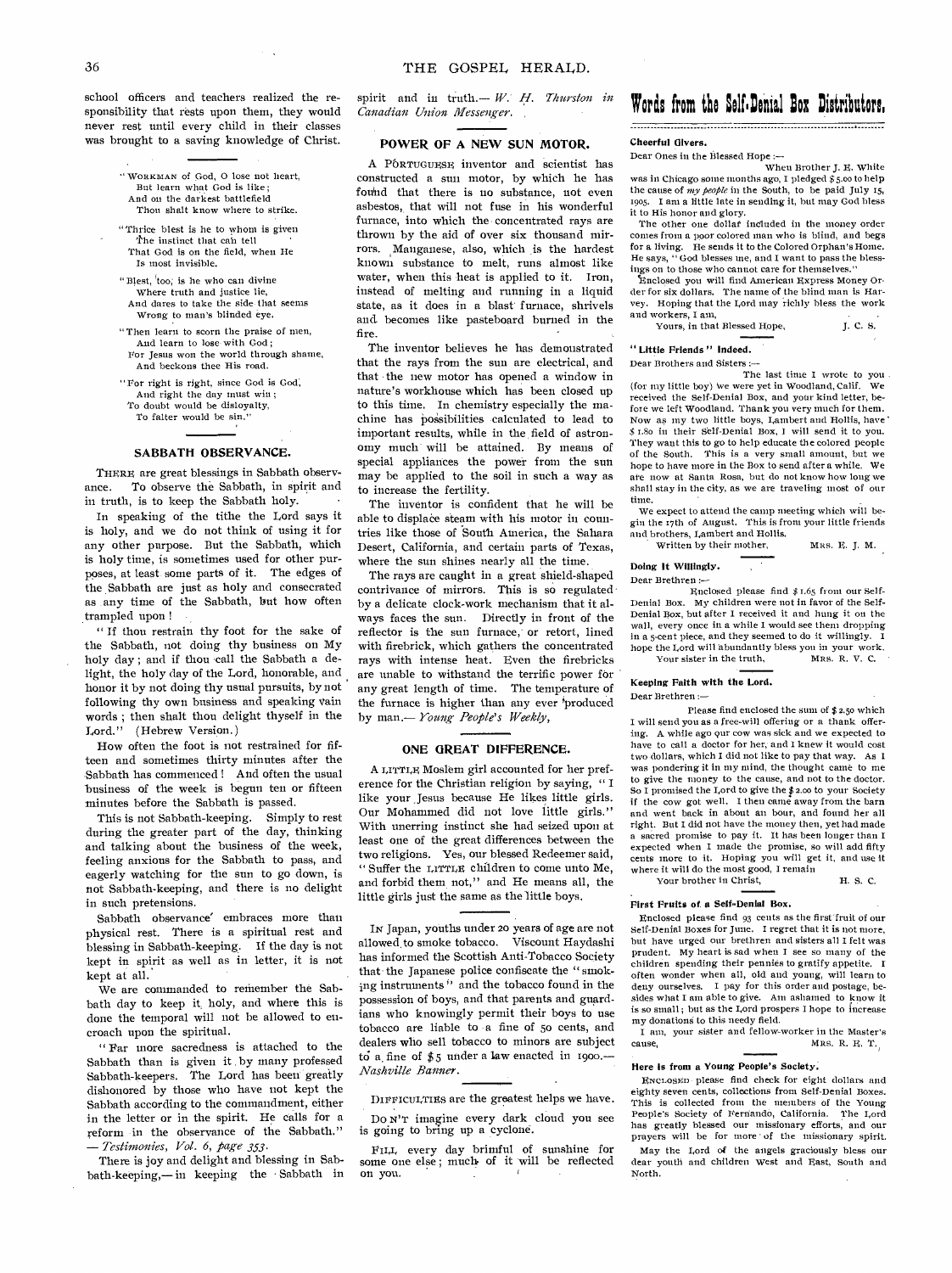# THE GOSPEL HERALD, PUBLISHED MONTHLY BY THE

SOUTHERN MISSIONARY SOCIETY.

#### *Address all correspondence to Edge field, Tennessee.*

# August, 1905. Price, 10 Cents per Year.

### OUR WORK.

THE distinctive work of the Southern ,Missionary Society is the establishment and maintenance of Mission Schools for the colored' people of the South. Only those who have spent some considerable time south' of the Mason and Dixon Line can understand what it means to establish and maintain Mission Schools.

It is a mistake to suppose that the people of the South are all either poor or ignorant. There is here a large portion of well-to-do,<br>educated and refined people. In fact the educated and refined people. standard of education among the intelligent Southern whites is higher than among the same class in the North. There is among this class a high degree of culture. This is probably due to the fact that education in the South is obtained in private institutions and boarding schools more generally than in public schools.

But while we find education and refinement among the well-to-do, the poorer classes, both white and black, are more illiterate than the poor people of the North. This is especially true among the Negroes, many of whom have<br>scarcely any educational privileges. Even scarcely any educational privileges. when public schools have been established for the colored people; many children are not able to attend them for lack of books and clothing. Therefore the establishment and maintenance of Mission Schools means not only that school houses must be built, and teachers provided, but in many cases children must be furnished with books and clothing to enable them to attend the schools.

It may be objected that this tends to fos- ' ter the habit and feeling of dependency on the part of those thus helped.

The Society has tried in every way possible to guard against this evil. While giving wherever possible the necessary help to enable indigent children to avail themselves of the privileges of the Mission Schools, we have adopted the policy of requiring every one to make some return for the benefits received. This is usually done by charging a small weekly tuition. In many cases the children are put in the way of earning a small sum which they pay weekly, and this for their own good.

Another condition less favorable for school work than is found in other sections, is the fact that parents of colored children are wholly illiterate, and are unable in many cases to furnish their children any assistance whatever in the preparation of their lessons.

Those who have had experience in any kind of school work can readily see that the position of Mission School teacher is not one to be envied, except for the reason that it furnishes large opportunities of doing real gospel work. Not only must the children be given the rudiments of an education, but it is frequently necessary to, conduct night schools for the parents ; so the teacher finds employment both day and night.

Then there is a class of ignorant colored

preachers who are very jealous of the Mission School teacher, and very much afraid that the school work will weaken their influence with the people, which is indeed the case.

These men exert a strong influence against the Mission Schools, and it is often necessary for the teacher to visit from house to house, talking with the parents and persuading them to allow their children to attend the school. It will be readily seen that the Mission School teacher is not only a teacher of the three R's, but of the gospel, and not only of the gospel, as that term is generally understood, but in the sense also of teaching the mothers of their pupils many things about the physical care of themselves and their children.

The conditions under which many of the colored people live are most unwholesome, both physically and morally, and lessons of both physical and moral cleanliness must be judiciously taught.

But while this work must be done in opposition to the prejudices of the ignorant and vicious, both whites and blacks, we do not wish any one to conclude that the South as a whole is opposed to the education of the colored people. The intelligent, Christian people of the South stand ready to lend their moral support to anything that gives reasonable promise of improving the condition mentally, morally and physically of their colored neighbors. Many of the leaders in religious thought in the South have expressed themselves, very definitely upon this very question. And as a general thing the Southern newspaper press stands as champion of every movement tending to the improvement of the colored people.

The opposition to colored education comes almost wholly from the more ignorant and the more vicious of both races. It is sufficiently pronounced and prevalent however to be a force which must be reckoned with in carrying on this school work. And white persons who are interested in any way in colored school work must act very prudently, or their motives will be misunderstood, and they become involved in serious difficulty. It is no longer possible in many sections of the South for white teachers to instruct colored pupils. Therefore it is necessary to supply our Mission Schools with colored teachers. We have many times found great difficulty in doing this'.

This Mission School work should be very greatly extended. There should be scores of these schools for every one now in operation. Every Southern State should be entered, and schools of this character established. There is no other means so successful of reaching these people with the Third Angel's Message. Wherever a school has been established there a church has been raised up. And the Society has never yet abandoned territory once occupied. The work has been continued, and results have appeared in due time.

There are great possibilities opened up in these Mission Schools, and we believe that when our people come to understand their real work, and the good they are accomplishing, that we shall see means flowing into the treasury to establish many more such schools.

Brethren, we invite you to help carry forward this most important line of educational, gospel work. B.

# WHAT THREE HUNDRED DOLLARS WILL DO.

THREE HUNDRED DOLLARS will build a small Mission School house in a village or thickly settled rural community ; and another three hundred will operate the school, including the payment of the teacher's salary, for a year.

Are there not churches, or even individuals, who would feel it a privilege and a blessing to provide the means to build and maintain such schools ?

Brethren and sisters, the time has come when advance steps must be taken in this Mission School work. The conditions are rapidly changing, and the work becoming more difficult every year. Now is our opportunity to establish such schools. Schools that are established now can be operated long after it has become impossible to start new schools.

Past experience has demonstrated that the establishment of a Mission School means the building up of a church in a short time, and we cannot think of any better work for individuals and churches in our more populous and prosperous conferences than to become responsible for the establishment and maintenance of schools.

These schools might well be known by the names of those who are supporting them. For instance, if the church at Grand Rapids, Mich., was to become responsible for the establishment of a school, it would naturally be known as the Grand Rapids Mission School, etc. Such schools would of course have to be superintended and managed by those who are in touch with this work in the South. We invite correspondence from church officers and others who feel interested in this subject.

We believe that this work will prove a blessing to many churches and individuals who have become lukewarm, and who are fast losing that lively sense of the sacredness and importance of the truth that they had when it first come to them, or when they were first converted. Read and ponder carefully the fifty-eighth

chapter of Isaiah, and consider if we have not a duty toward those who are less fortunate than ourselves. Ponder well the fact also, that we are now living in the very time of which the prophecy speaks.

There is more to be done, brethren and sisters, than simply to turn away our feet from the Sabbath. We have a work to do for the poor and the needy, for the hungry and the naked. And this is not to be limited to those with whom we come personally in contact.

The poor colored people of the South, children of Ethiopia, are stretching forth their hands to God who has bidden us to preach the gospel to every nation. Have we heard the invitation? If so we are bidden to say, Come. We can do this no more cheaply, and no more effectively, than by establishing small Mission Schools in which not only the rudimentary sciences, but the truths of the gospel shall be taught.

Let us hear from you, brethren, about this work. Let it no longer languish, and let our people unitedly take hold and push forward this important branch of the cause, a duty which has devolved upon us, and which has too long been neglected. This work must be done, yea it will be done. The only question is, Who shall do it ? Shall you and I, or shall we hold back until God raises up other instrumentalities, and until others take our crowns ? May God help us to recognize our duties, and sense our privileges as co-workers with Him.